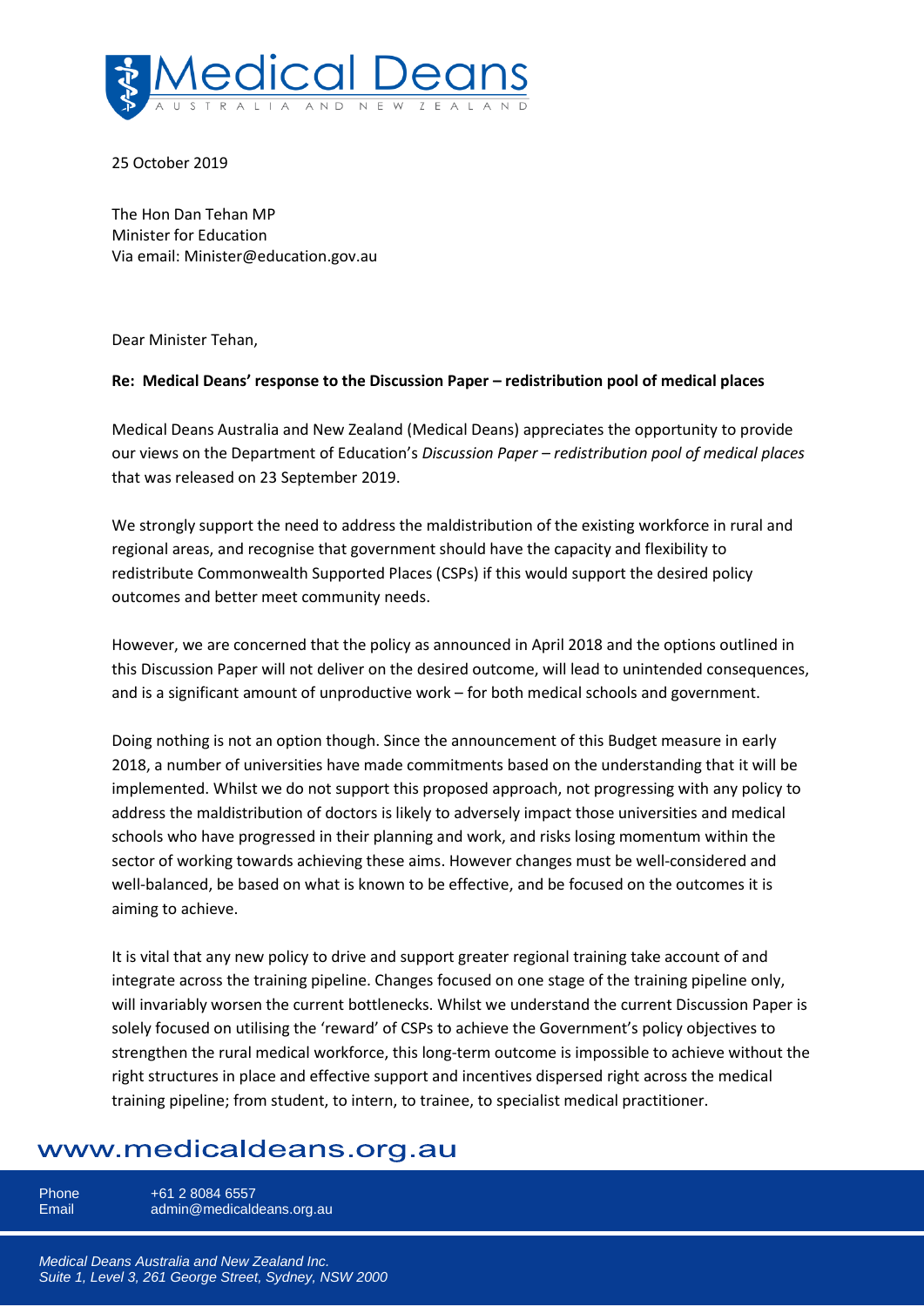## **CSP redistribution policy**

We strongly recommend that the CSP redistribution policy be suspended as it currently stands, and be further developed learning from the outcomes of the evaluation of the Rural Health Multidisciplinary Training (RHMT) Program and align and connect with the National Medical Workforce Strategy (NMWS) Framework, both of which were commenced subsequent to this policy's announcement.

Medical Deans acknowledges the Government's commitment to providing 32 CSPs to Charles Sturt University to support the establishment of the Orange Campus as part of the Murray Darling Medical Schools Network, as announced in the 2018-19 Budget. We suggest the Government focus on options that would enable that, in a way that doesn't undermine what is trying to be achieved, and that doesn't disrupt existing and effective medical school initiatives and programs.

We urge the Government to work with the medical school sector and other key stakeholders to further develop this proposed policy in line with the proposal and recommendations provided by Medical Deans to you and your Ministerial colleagues in the Health and Regional Services portfolios – attached to this letter.

## **All options proposed in the Discussion Paper are highly likely to impede the policy's intent**

We are concerned that the approaches outlined in the Discussion Paper present the situation and the proposed policy outcomes with a high degree of false precision. Rural workforce planning, especially in the case of healthcare, is complex, multifaceted and long-term – none of these considerations are reflected in this policy and the proposed options.

Using a redistribution of medical school placements as the sole lever for workforce changes will have a significant lag time before any impacts can be felt. The impending retirement of much of the current rural workforce makes more urgent measures – such as reforms further downstream – the only way to get the outcomes desired before we are faced with a potentially irreversible loss of senior rural clinicians needed to supervise regionally-based students and doctors in training.

We recognise the Government's commitment to fiscal responsibility and the need for policy proposals to provide value for money and if possible, be cost-neutral. All three options proposed to manage the redistribution of 28 CSPs, based on the Assessment Framework, would be a poor investment of time and money for universities and the Government. Specifically, there will be a significant cost required from universities to develop a proposal that incorporates all the required elements, particularly in the extremely short timeframe alluded to. Additionally, Government would also bear significant cost and resources to properly assess the proposals, monitor and evaluate their progress, and repeat this process triennially without any longitudinal benchmarks to measure improvement against the desired policy outcomes.

Fundamentally however, we are unable to see how any of the options proposed would achieve the desired outcome of Government, namely increasing rural doctors. There is no option that protects schools who are already successfully delivering students who want to work in regional or rural areas,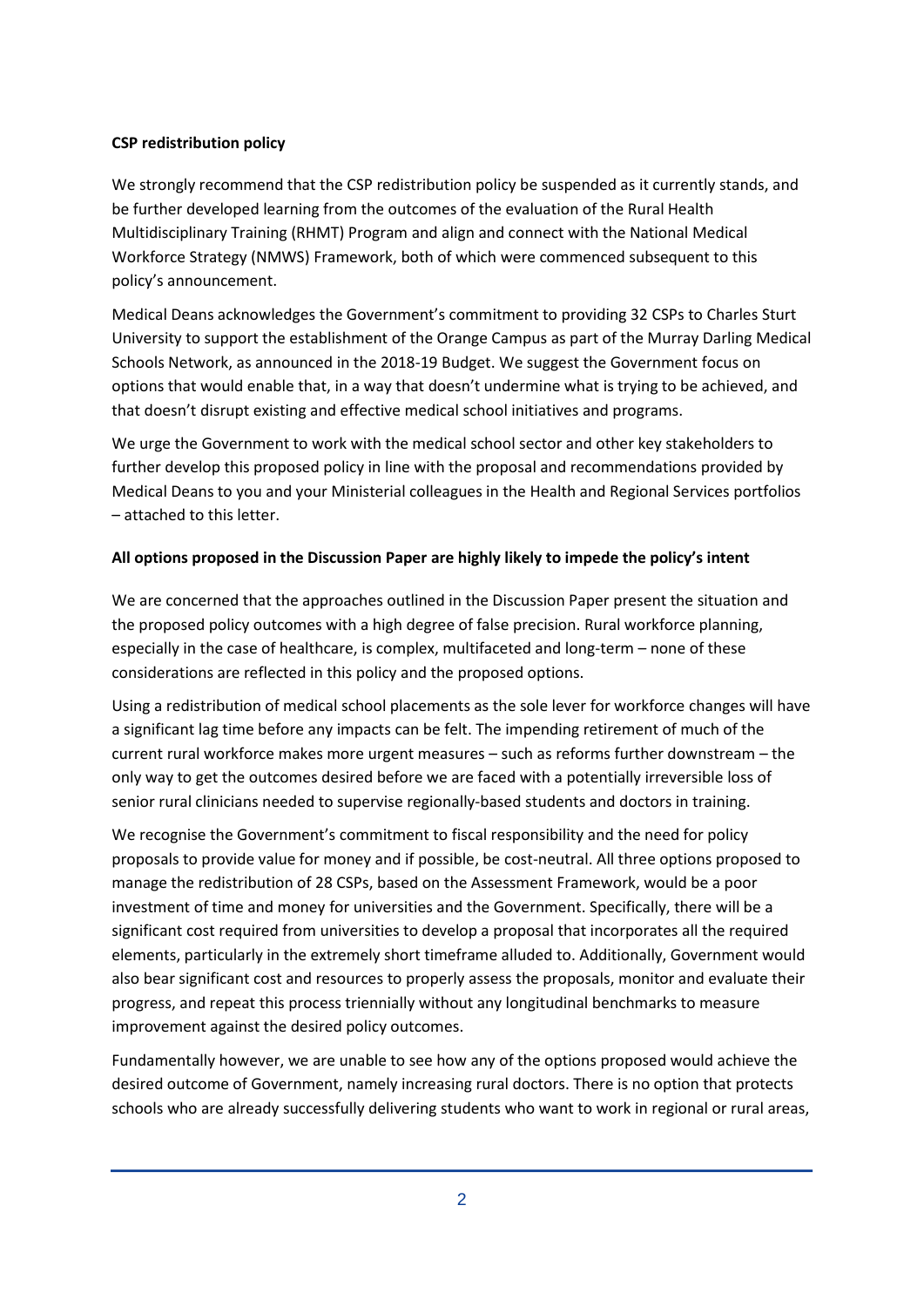and who are working in effective local partnerships to support their graduates towards a rural career, from potentially losing CSPs or having to expend a significant amount of resource on the chance of retaining their current allocation. All the proposed options have flaws and are likely, in various ways, to undermine the intent of the policy.

- *Option 1*: is a blanket approach. Irrespective of the outcomes a medical school is achieving, they will lose places and be required to invest a substantial amount of time and resource to develop a proposal – with no guidelines on how this will be assessed – with the hope that they might secure back the places they've given up, and possibly gain a small number more. As noted in the Discussion Paper, it is practically guaranteed that some schools will lose places despite a strong proposal that would support the policy's intent. There seems a strong likelihood that schools will invest significant time and resources to only end up in the same, or slightly worse, position.
- *Option 2*: is focused solely on one measure that of the quantum of regionally-based training within the medical curriculum. This completely disregards the evidence that all successful work in delivering a rurally-inclined and prepared graduate doctor has been delivered through a multifactorial approach. In particular it is known that the *quality* of the rural experience is vital. This option seems to be encouraging and rewarding initiatives that actually go against the existing evidence.
- *Option 3*: again focuses solely on one aspect of policy that of an end-to-end training model (where all of the medical curriculum is delivered in a non-capital city location) – without regard to other factors vital to building rural intention and preparedness, and so similarly goes against the evidence of what's been shown to be effective. Should this option be implemented, it would impose a disproportionately high proportion of CSP losses on a small number of universities, which would cause significant and harmful disruption, and again potentially impact a medical school that is delivering a strong outcome of rurallyinterested graduates through their other initiatives and approaches.

We have concerns that the options all assume that there will be no other 'special cases' argued locally, for example previously agreed transfers of CSPs to the Sunshine Coast, the need for sufficient graduates to fill rosters in metropolitan areas of workforce shortage and/or population growth, or existing arrangements with some schools. If this were to be the case, then – as with option 3 – this would mean that a greater number of places would need to be taken from a smaller number of medical schools.

It is also the case for some states that the number of their medical school places is proportionate to their state populations and any removal of places would reduce the opportunities for local students to study medicine locally, unfairly penalising them and forcing them to apply to schools further away with the additional cost that that involves, and potentially where their eligibility may be impacted.

As 28% of CSPs are students from rural backgrounds, any reduction in places could actually reduce the number of rural students in a given state.